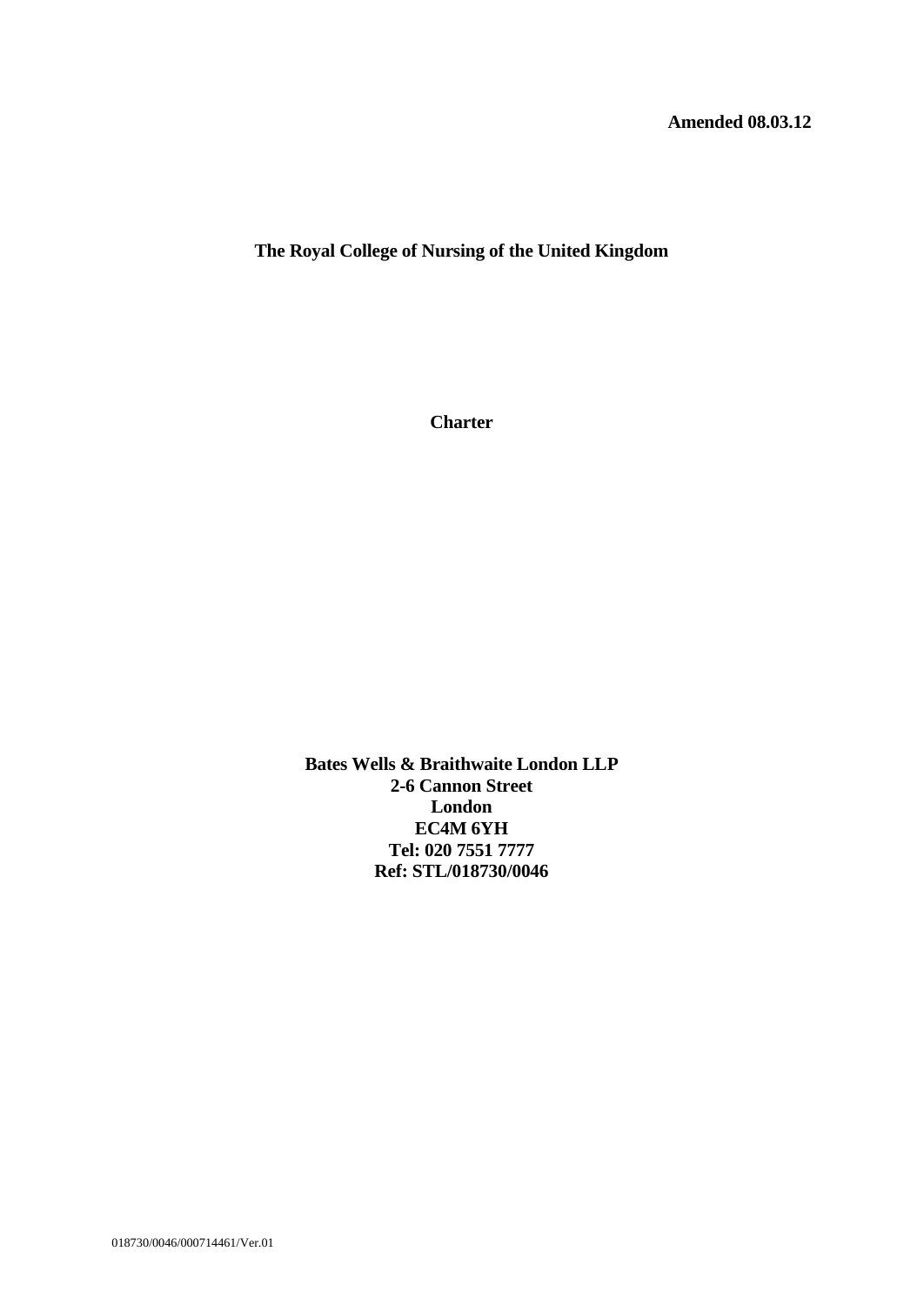Elizabeth the Second by the Grace of God of the United Kingdom of Great Britain and Northern Ireland and of Our other Realms and Territories Queen, Head of the Commonwealth, Defender of the Faith:

*To all whom these presents shall come, greeting*

**Whereas** His Majesty King George the Fifth in the year of our Lord One thousand nine hundred and twenty-eight by Royal Charter (hereinafter called "the Original Charter") dated the twenty-eighth day of July in the nineteenth year of His Reign and granted upon the Petition of the College of Nursing Limited (therein referred to as "the said Company") constituted a Body Corporate by the name of "The College of Nursing" with perpetual succession and with power to sue and be sued by the said name and to use a Common Seal:

**And whereas** by an Order of His Majesty King George the Sixth in Council dated the fourth day of September One thousand nine hundred and forty the name of the said Body Corporate was changed to "The Royal College of Nursing":

And whereas upon the Petition of the said Royal College of Nursing We did on the thirteenth day of May in the twelfth year of Our Reign by Royal Charter revoke the Original Charter save and except in so far as it constituted the President and other Members for the time being of the College of Nursing as one Body Corporate and continue and confirm the said President and other Members for the time being of the Royal College of Nursing and confirm them as one Body Corporate with the name of "The Royal College of Nursing and National Council of Nurses of the United Kingdom":

**And whereas** by an Order of Ourself in Council dated the twentieth day of November One thousand nine hundred and seventy-four the name of the said Body Corporate was changed to "The Royal College of Nursing of the United Kingdom":

**And whereas** upon the Petition of the said Royal College of Nursing of the United Kingdom We did on the fifth day of February in the twenty seventh year of Our Reign by Royal Charter revoke the said Supplemental Charter except in so far as it continued and confirmed as one Body Corporate the President and other Members for the time being of the Royal College of Nursing:

**And whereas** by its humble Petition the said Royal College of Nursing of the United Kingdom has represented unto Us that it is expedient for the better execution of the purposes thereof that the provisions of the said Charter should be amended:

**And therefore know ye** that We have taken the said Petition into Our Royal Consideration and by virtue of Our Royal Prerogative in that behalf and of all other powers enabling Us so to do have of Our especial grace, certain knowledge and mere motion granted and declared and do by these Presents for Us, Our Heirs and Successors grant and declare as follows: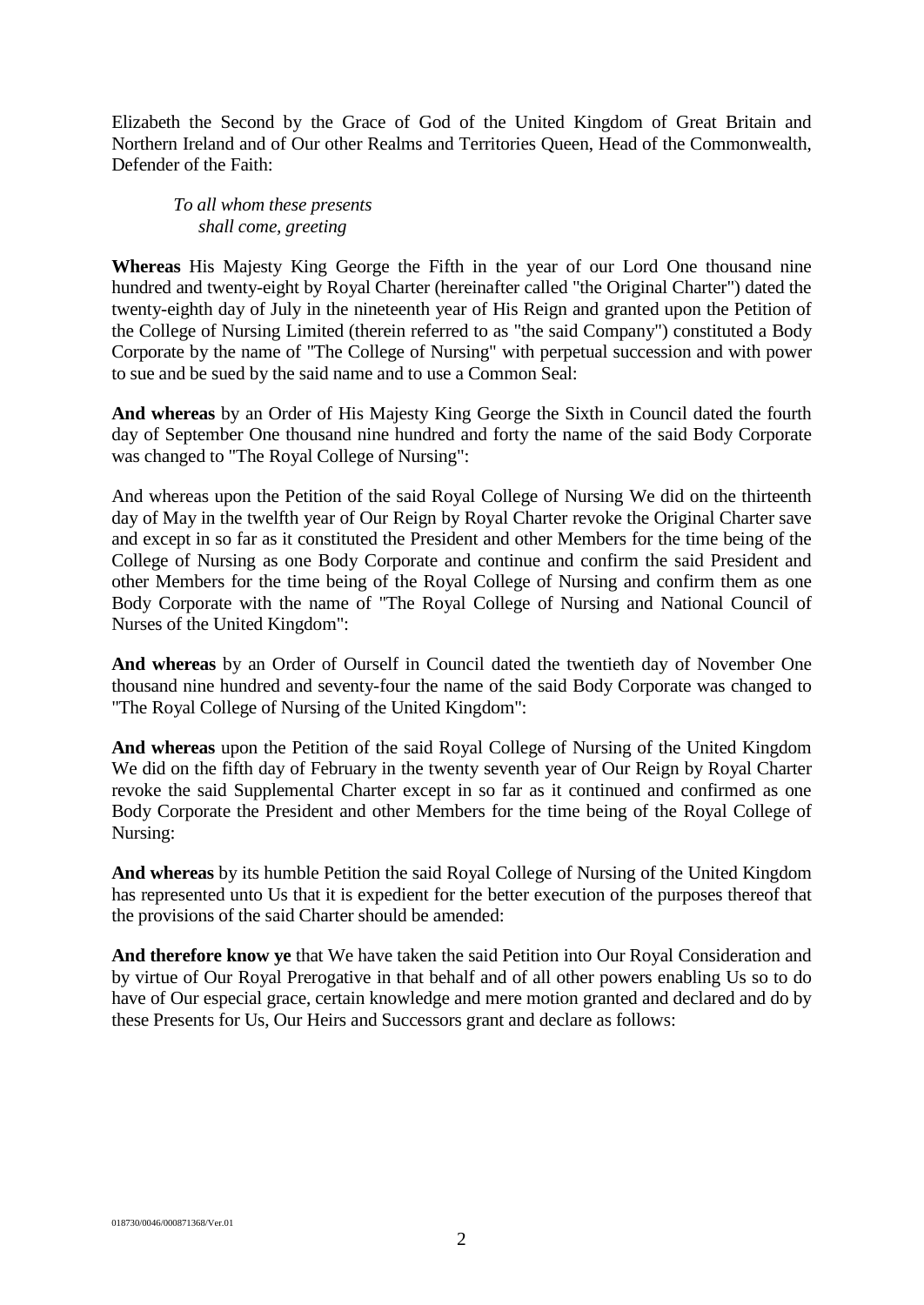## **1. Incorporation and Revocation**

- 1.1 Except insofar as it continued and confirmed as one Body Corporate the President and other Members for the time being of the Royal College of Nursing, the said Supplemental Charter shall be and the same is hereby revoked, but nothing in this revocation shall affect the legality or validity of any act, deed or thing lawfully done or executed under the provisions of the said Supplemental Charter.
- 1.2 The President and other Members for the time being of the Royal College of Nursing of the United Kingdom shall for ever hereafter be continued and confirmed as one Body Corporate with the name of "The Royal College of Nursing of the United Kingdom" and by the same name shall continue to have perpetual succession and a Common Seal and with full power by and in such name to sue and be sued and to take, hold, grant, demise, exchange or otherwise dispose of real or personal property and to do all other lawful acts whatsoever.

## **2. Definitions**

In this our Charter unless the context otherwise requires:

| "Area of Activity" | means Our United Kingdom of Great Britain and Northern<br>Ireland, the Channel Islands and the Isle of Man;                           |
|--------------------|---------------------------------------------------------------------------------------------------------------------------------------|
| "College"          | means The Royal College of Nursing of the United Kingdom;                                                                             |
| "Congress"         | means the annual representative meeting of Members which<br>focuses on influencing the policy and future direction of the<br>College; |
| "Companies Acts"   | means the Companies Acts as defined in the Companies Act<br>2006 or any replacement thereof;                                          |
| "Council"          | means the Council of the College, the governing body<br>established by Article 7 of this Our Charter;                                 |
| "Council Member"   | means a Member of the Council;                                                                                                        |
| "General Meeting"  | means a meeting of the Members convened in accordance with<br><b>Standing Orders;</b>                                                 |
| "Member"           | means a person who is a Member of the College in accordance<br>with Article 6 of this Our Charter;                                    |
| "Objects"          | means the Objects of the College set out in Article 3 of this Our<br>Charter;                                                         |
| "President"        | means the President of the College as appointed in accordance<br>with this Our Charter;                                               |
| "Regulations"      | means the Regulations for the running of the College as shall be<br>adopted by Council from time to time to supplement Standing       |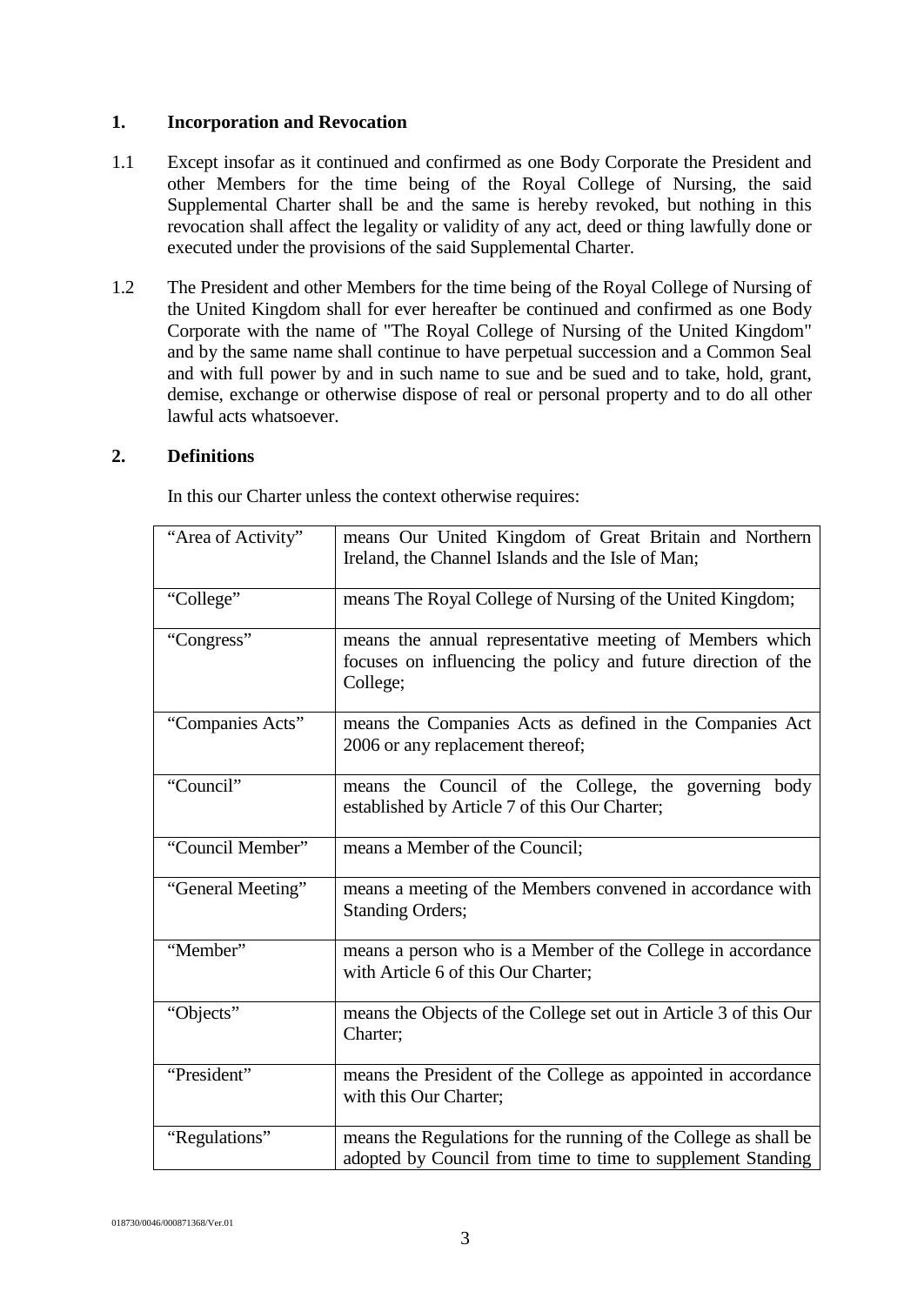|                                     | Orders;                                                                                                                                                                                                                                                                                     |
|-------------------------------------|---------------------------------------------------------------------------------------------------------------------------------------------------------------------------------------------------------------------------------------------------------------------------------------------|
| "Rules"                             | means the Rules set out in the Schedule hereto as they may be<br>amended from time to time;                                                                                                                                                                                                 |
| "Special Resolution"                | means a resolution of the Members of which 14 days' written<br>notice shall have been given to the Members before the meeting<br>at which the motion is to be considered and passed by a<br>majority of two thirds of those qualified to vote and voting,<br>whether in person or by proxy; |
| "Special Resolution"<br>of Council" | Means a resolution of the Council of which 14 days' written<br>notice shall have been given to the Council Members before the<br>meeting at which the motion is to be considered and passed by<br>a majority of two thirds of those present, qualified to vote and<br>voting; and           |
| "Standing Orders"                   | means the Standing Orders for the internal governance of the<br>College as shall be adopted by the Members from time to time.                                                                                                                                                               |

Words importing the singular number only, include the plural number and vice versa, words importing the masculine gender only, include the feminine gender and vice versa and words importing persons include corporations and unincorporated associations.

## **3. Objects**

The College shall pursue the following Objects in the Area of Activity (other than object 3.5):

- 3.1 To promote the science and art of nursing and education and training in the profession of nursing;
- 3.2 To promote the advance of nursing as a profession in all or any of its branches;
- 3.3 To promote the professional standing and interests of Members;
- 3.4 To assist Members who by reason of adversity, ill-health or otherwise are in need of assistance of any nature; and
- 3.5 To promote through the medium of international agencies and otherwise the foregoing purposes in other countries as well as in Our United Kingdom.

## **4. Powers**

In pursuance of the Objects but not further or otherwise and without prejudice to the powers by law vested in the College by virtue of this Our Charter the College shall have the following powers:

4.1 To be a special register trade union body under Trade Union and Labour Relations (Consolidation) Act 1992;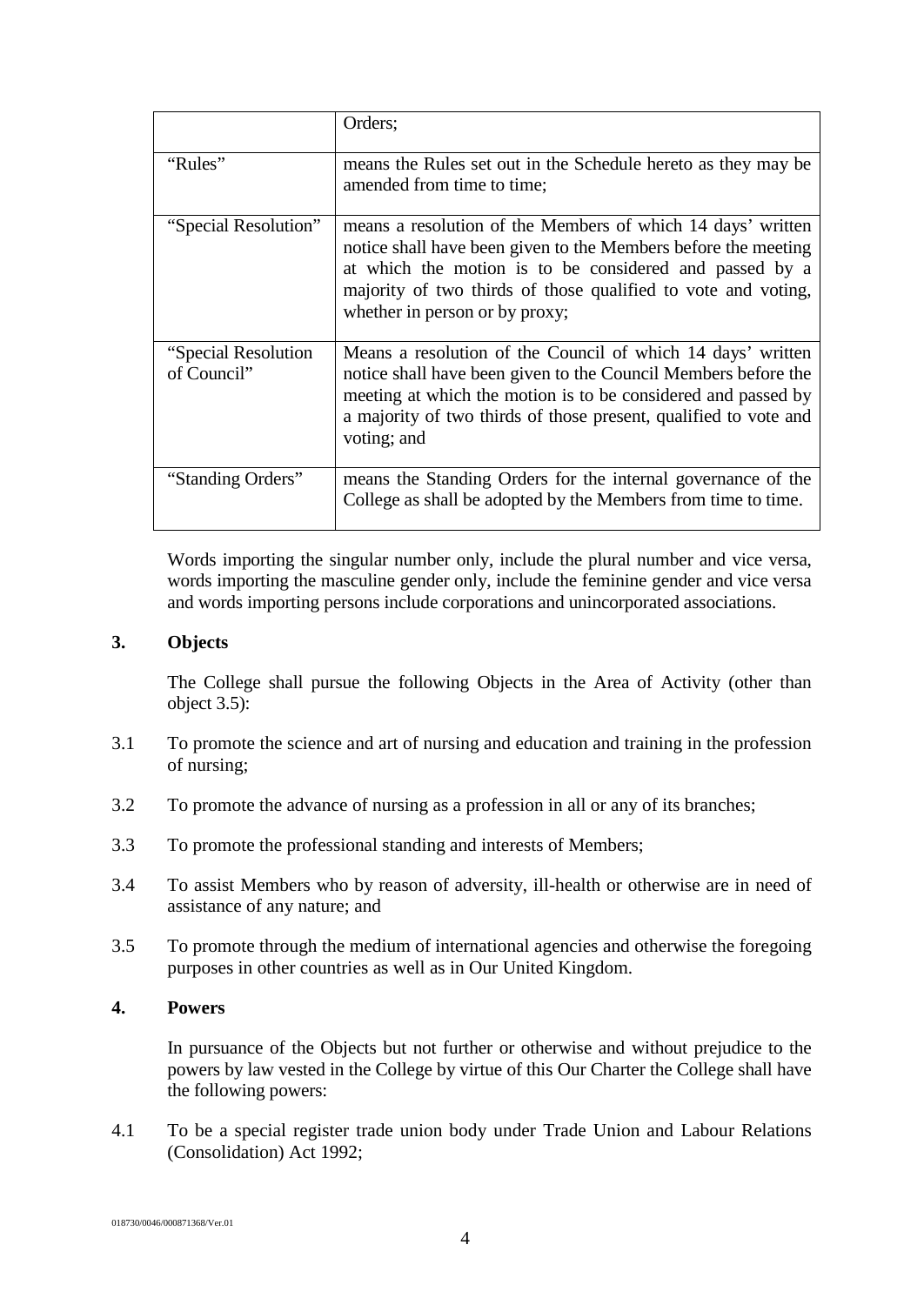- 4.2 To provide legal representation, advice and assistance as a provident benefit as defined in Section 467 Income and Corporation Taxes Act 1988 and HMRC Statement of Practice 1/84;
- 4.3 To apply the funds of the College for the payment of provident benefits;
- 4.4 Subject to Article 5, to engage and pay employees and professional or other advisers and make reasonable provision for the payment of pensions and other retirement benefits to, or on behalf of, employees and their spouses and dependants. In exercising this power the Council shall normally consult with the members of staff concerned through such machinery as may exist or may be set up for the purpose;
- 4.5 To seek alone or with other entities (whether or not having separate legal personality) to influence public opinion and make representations to and seek to influence governmental and other bodies and institutions regarding the development and implementation of appropriate policies;
- 4.6 To institute and conduct examinations in all branches of work conducive to the efficient conduct of the nursing profession and grant certificates, diplomas and degrees to those who satisfy the requirements laid down by the Council;
- 4.7 To make such arrangements with any university or other educational institution as may from time to time be considered desirable for association with or admission as a school or college of such university or other institution;
- 4.8 To promote, encourage, carry out, commission and publish research, surveys, studies or other work;
- 4.9 To publish books, pamphlets, reports, leaflets, journals, films, tapes and instructional and informational matter on any media;
- 4.10 To provide or procure the provision of counselling and guidance;
- 4.11 To solicit and receive, accept or refuse subscriptions and gifts of all kinds whether absolute or conditional for the Objects or for any specific object connected with the science and art of nursing;
- 4.12 To acquire any real property or any interest, right or privilege therein or thereto and construct and maintain, alter and equip any buildings facilities and grounds on any real property acquired;
- 4.13 To acquire any personal property or any interest right or privilege therein or thereto;
- 4.14 To dispose of or otherwise deal with all or any of its undertaking, assets, rights, interests and privileges with or without payment and subject to such conditions as the Council thinks fit;
- 4.15 To sell, dispose of, exchange, mortgage, charge, let, deal with or turn to account any of the property and rights of the College as may from time to time be considered expedient or desirable in the interests of the College;
- 4.16 To borrow or raise and secure the payment of money;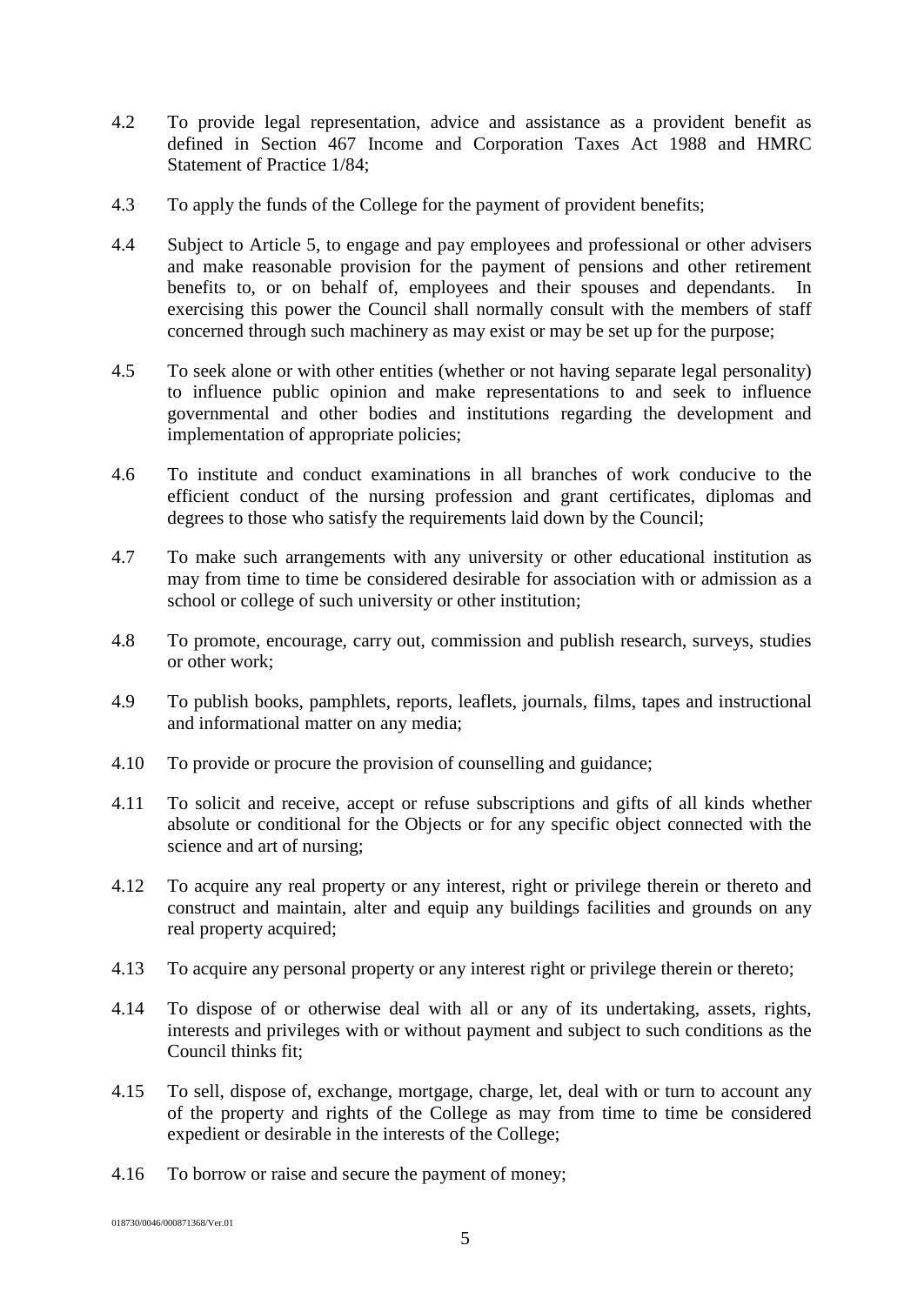- 4.17 To invest the College's money not immediately required for the Objects in any real or personal property, including shares, securities and other forms of investment;
- 4.18 To delegate the management of investments to a financial expert provided that:
	- 4.18.1 the financial expert is:
		- 4.18.2 (a) an individual who is an authorised person within the meaning of the Financial Services and Markets Act 2000; or
		- 4.18.3 (b) a society or firm or investment bank of repute which is an authorised or exempt person within the meaning of that Act, but excluding for this purpose persons exempt solely by virtue of Article 44 and/or Article 45 of the Financial Services and Markets Act 2000 (Exemption) Order 2001;
	- 4.18.4 the investment policy is set down in writing for the financial expert by the Council;
	- 4.18.5 the performance of the investments is reviewed regularly by the Council;
	- 4.18.6 the Council is entitled to cancel the delegation arrangement at any time;
	- 4.18.7 the investment policy and the delegation arrangements are reviewed by the Council at least once a year;
	- 4.18.8 all payments due to the financial expert are on a scale or at a level which is agreed in advance; and
	- 4.18.9 the financial expert may not do anything outside the powers of the Council;
- 4.19 To arrange for investments or other property of the College to be held in the name of a nominee and pay any reasonable fee required provided that the nominees must be a body corporate registered or having an established place of business in our United Kingdom and under the control of the Council or a financial expert within the terms of Article 4.18 acting under the Council's instructions;
- 4.20 To lend money and give credit to, take security for such loans or credit and guarantee or give security for the performance of contracts by any natural person or other entity (whether or not having separate legal personality);
- 4.21 To open and operate bank accounts and other facilities for banking and to draw, accept, endorse, issue or execute promissory notes, bills of exchange, cheques and other instruments;
- 4.22 To raise funds by way of subscription, donation or otherwise;
- 4.23 To provide indemnity insurance to cover the liability of any Council Member which by virtue of any rule of law would otherwise attach to them in respect of any negligence, default, or breach of duty of which they may be guilty in relation to the College. Provided that any such insurance shall not extend to the provision of any indemnity for a person in respect of:

<sup>018730/0046/000871368/</sup>Ver.01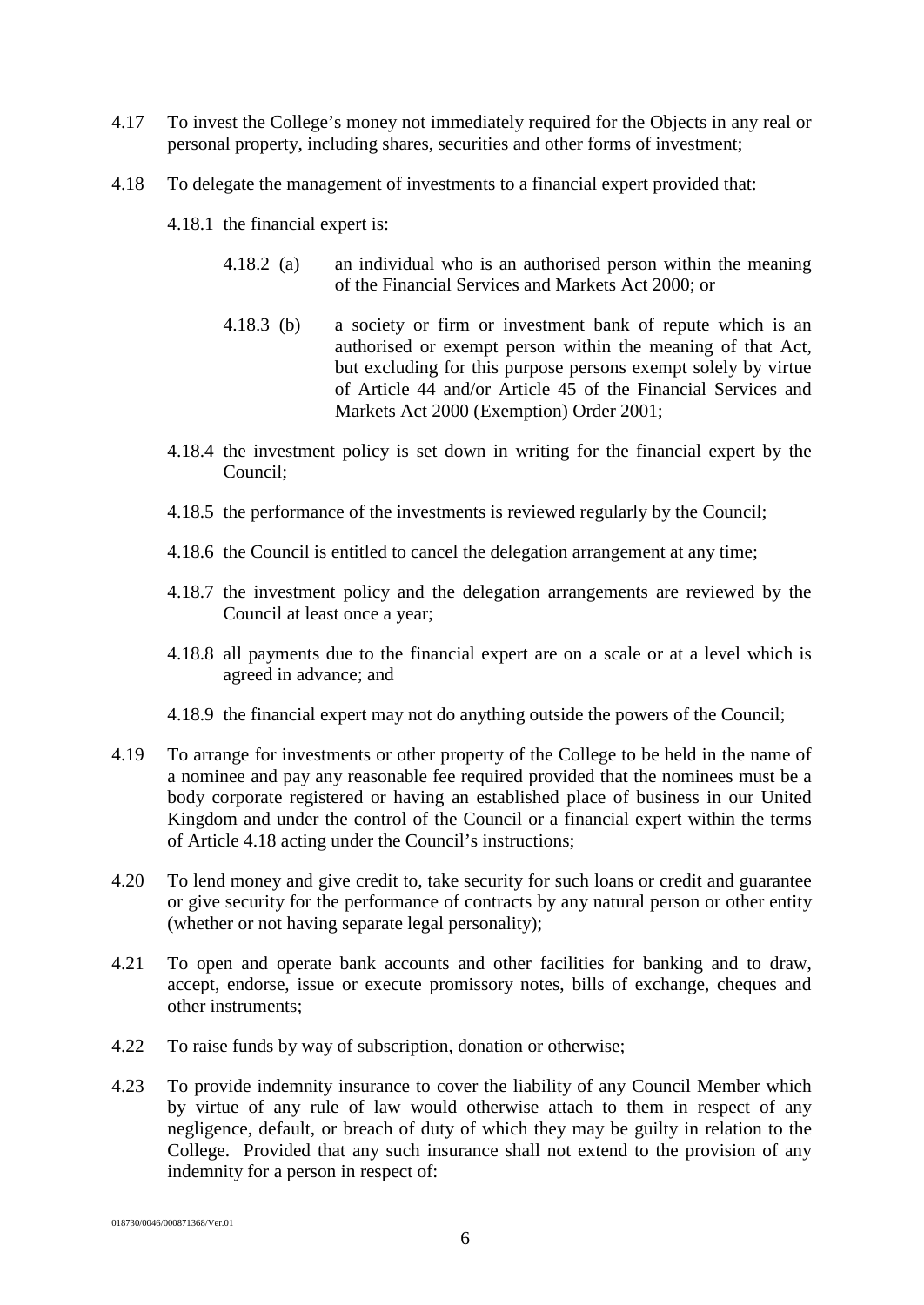- 4.23.1 any act or omission which he or she knew to be a breach of duty or which was committed by him or her in reckless disregard to whether it was a breach of duty or not; or
- 4.23.2 any liability incurred by him or her in defending any criminal proceedings in which he or she is convicted of an offence arising out of any fraud or dishonesty, or wilful reckless misconduct by him or her; and
- 4.24 To do all such other lawful things as shall further the College's Objects.

## **5. Restrictions on Private Benefit**

- 5.1 The income and property of the College (whencesoever derived) shall be applied solely towards the promotion of the Objects: provided that no portion of the income and property of the College shall be paid or transferred directly or indirectly by way of dividend or bonus, or otherwise howsoever by way of profit, to the Members;
- 5.2 This shall not prevent any payment in good faith by the College:
	- 5.2.1 to any beneficiary of the College (including a Member but only in their capacity as beneficiary);
	- 5.2.2 of out-of-pocket expenses to any Member or Council Member (including the costs of attending Congress);
	- 5.2.3 of reasonable and proper remuneration lawfully due to any Member, officer or employee of the College (not being a Council Member) for any services rendered to the College;
	- 5.2.4 of pensions to former employees of the College whether Members or not;
	- 5.2.5 of interest at a reasonable and proper rate; or
	- 5.2.6 of reasonable and proper premiums in respect of indemnity insurance effected in accordance with Article 4.23 of this Our Charter.

#### **6. Members**

- 6.1 The Members shall be those persons who qualify as Members in accordance with Standing Orders;
- 6.2 The Council may establish different classes of membership of the College which shall be detailed in Standing Orders;
- 6.3 The terms and conditions of admission to, and removal from membership of the College shall be as laid down in Standing Orders; and
- 6.4 The level of subscription paid by each Member shall be fixed in accordance with Standing Orders.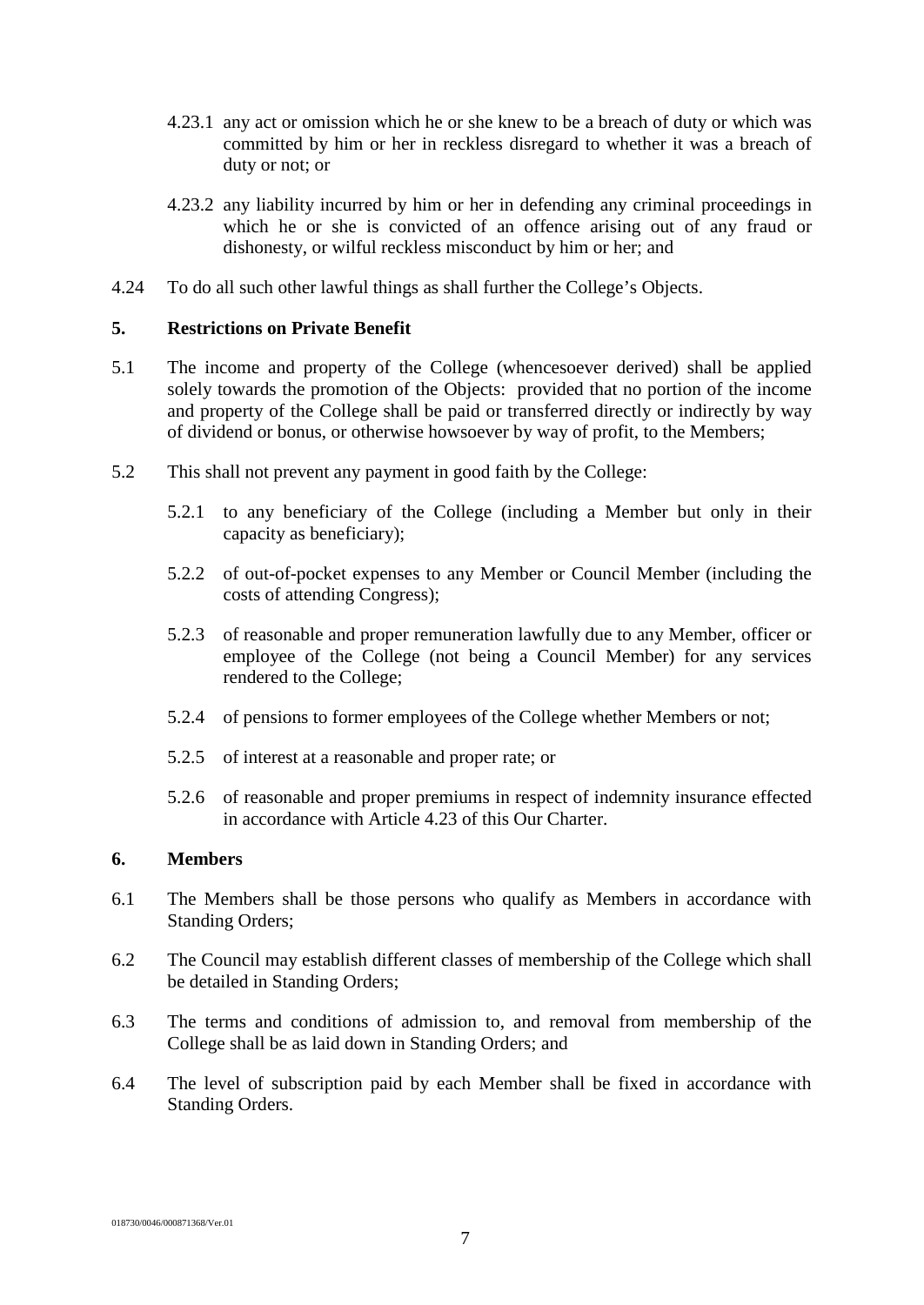## **7. The Council**

- 7.1 There shall be a Council of the College which shall have the general control and management of the administration of the College and may exercise all the powers vested in it by law;
- 7.2 The composition, procedures and size of the Council shall be set out in Standing Orders;
- 7.3 Council Members shall serve for such maximum term as shall be specified in Standing Orders;
- 7.4 All acts done at any meeting of the Council or of a committee of the Council or by any person acting as a Council Member shall be as valid and effectual as if that person was qualified to be a Council Member or otherwise even if it is afterwards discovered that there is some defect in the appointment of any Council Member or person acting as aforesaid; and
- 7.5 A resolution in writing signed by two-thirds of the Council Members shall be as valid and effectual as if it had been passed at a Council meeting duly called and constituted, provided that notice of the resolution has been given to all Council Members.

# **8. Patron**

There shall be a Patron of the College who shall be such person as shall accept that office on the request of Council.

# **9. The President and Deputy President**

- 9.1 There shall be a President who shall be a Member nominated and elected to serve for a period as prescribed in Standing Orders; and
- 9.2 There shall be a Deputy President of the College who shall be a Member nominated and elected to serve for a period as prescribed in Standing Orders.

## **10. General Meeting**

- 10.1 There shall be an Annual General Meeting of the Members each calendar year at such time and place as shall be prescribed by the Council;
- 10.2 Not more than fifteen months shall elapse between Annual General Meetings; and
- 10.3 All General Meetings of the College shall be convened and conducted in the manner laid down in Standing Orders and subject thereto in such a manner as the Council may from time to time prescribe.

# **11. Congress**

11.1 The Council shall establish the RCN Congress consisting of representatives of Members as set out in Standing Orders;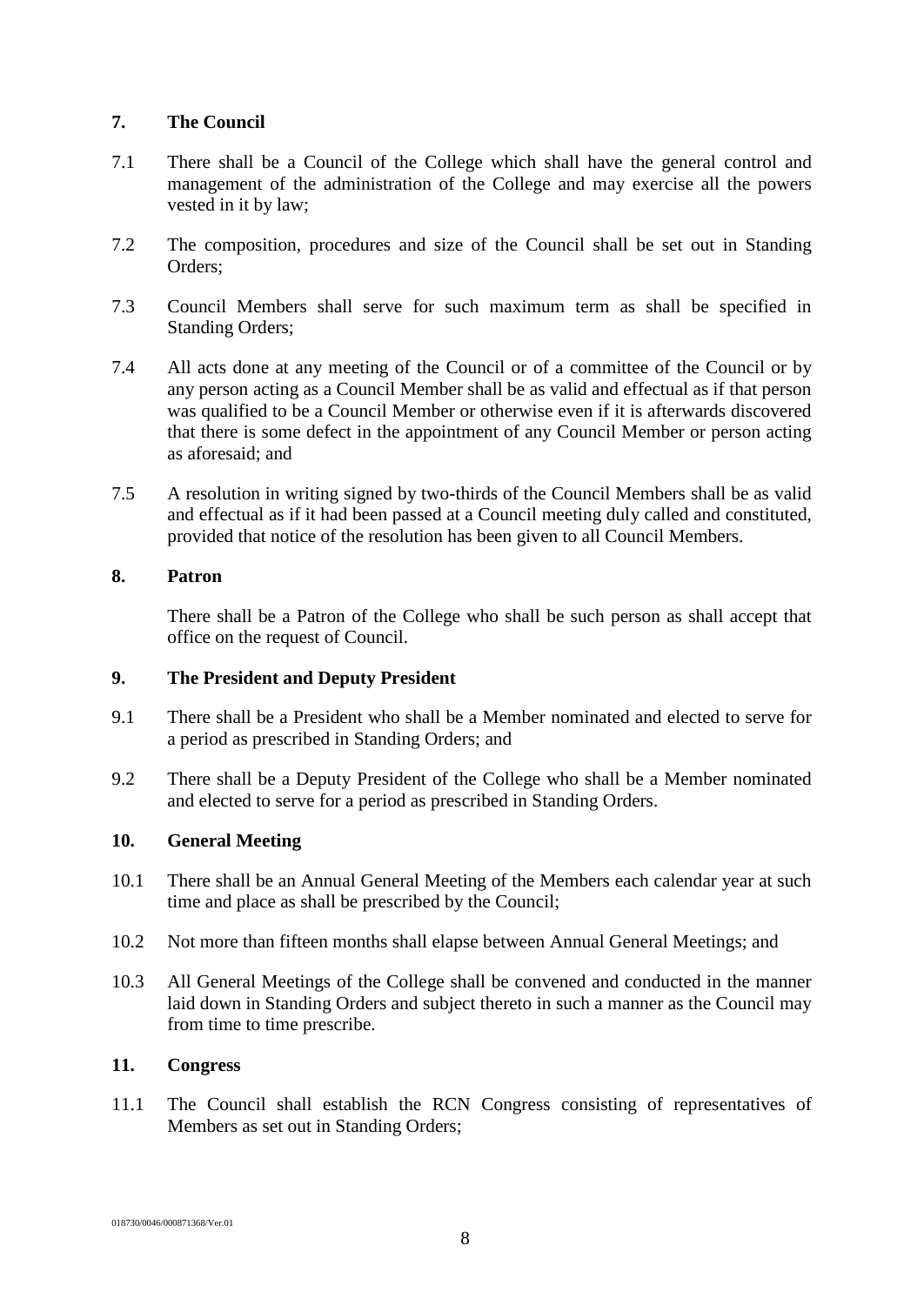- 11.2 The rules for the calling, operation and management of Congress shall be set out in Standing Orders; and
- 11.3 The RCN Congress may be held on the same date and place as the Annual General Meeting.

#### **12. The Chief Executive & General Secretary**

The Council shall appoint the Chief Executive & General Secretary who shall be the Chief Executive Officer of the College in accordance with Regulations.

#### **13. The Institute**

There shall be within the College an educational institution for the purposes of furthering the better education of the nursing profession. The governance and structure of the Institute shall be set out in Regulations.

#### **14. Rules**

The organisation of the College shall be undertaken and its affairs managed and regulated in accordance with the Rules. The Rules set out in Schedule 1 to this Our Charter shall be the Rules of the College until the same shall have been altered, added to or repealed in the manner hereinafter provided.

#### **15. Standing Orders**

The College may adopt or amend Standing Orders for the internal governance of the College by a Special Resolution of the Members provided that such Standing Orders shall not be repugnant to this Our Charter.

#### **16. Regulations**

The Council may adopt or amend Regulations to supplement the Standing Orders by a Special Resolution of Council provided that such Regulations shall not be repugnant to this Our Charter.

## **17. Audit**

The Council shall ensure that the accounts of the College are audited by auditors who are authorised to audit the accounts of limited companies as specified in the Companies Acts from time to time.

#### **18. Indemnity**

Every Council Member or other officer or auditor of the College and every member of staff shall be indemnified out of the assets of the College against any liability incurred by him or her in defending any proceedings, whether civil or criminal, in which judgment is given in his or her favour or in which he or she is acquitted or in connection with any proceedings in which relief is granted to him or her by the court from liability for negligence, default, breach of duty or breach of trust in relation to the affairs of the College and against all costs, charges, losses, expenses or liabilities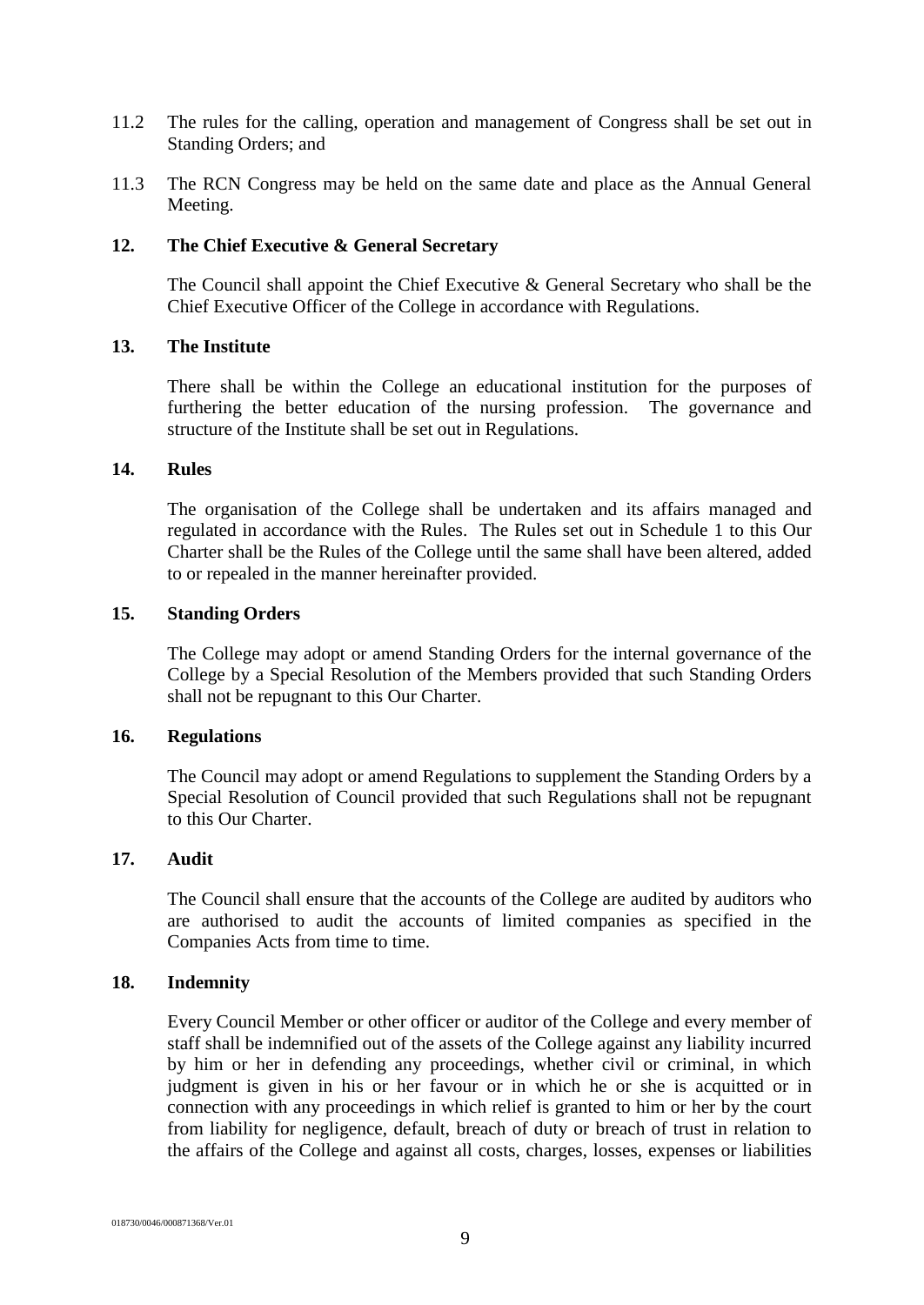incurred by him or her in the execution and discharge of his or her duties or in relation thereto.

#### **19. Amendment of this Our Charter**

The provisions of this Our Charter may from time to time be altered, added to or revoked by Special Resolution provided that no such revocation, alteration or addition shall become effectual unless allowed by Us, Our Heirs or Successors in Council. This Article shall apply to this Our Charter and to any Supplemental Charter as altered, added to or revoked as aforesaid. No such alteration, addition or revocation shall affect the validity of anything done in pursuance of this Our Charter or of any Supplemental Charter before the date on which such alteration, addition or revocation becomes effectual but thereafter this Our Charter and any Supplemental Charter shall continue and operate as though they had respectively been originally granted and so made accordingly.

#### **20. Amendment of the Rules**

Any of the Rules may from time to time be altered, added to or repealed by Special Resolution and any new Rules may from time to time be made in the like manner: provided that no new Rule and no alteration of or addition to any of the Rules shall have any force or effect if it be repugnant to any of the provisions of this Our Charter or to the laws of Our Realm nor until it shall be approved by the Lords of Our Privy Council of which approval a Certificate under the hand of the Clerk of Our said Privy Council shall be conclusive evidence.

#### **21. Notices**

The College may give any notice or other document to Council Members and Members in accordance with such reasonable procedures for the serving of documents as shall be stipulated in Standing Orders.

## **22. Winding Up**

- 22.1 The College may upon recommendation of the Council and by Special Resolution at a General Meeting duly convened for the purpose, surrender this Our Charter subject to the sanction of Us, Our Heirs or Successors in Council and upon such terms as We or They may consider fit and wind up or otherwise deal with the affairs of the College in such manner as shall be directed by the General Meeting having due regard to the liabilities of the College for the time being;
- 22.2 If on the winding up or the dissolution of the College there shall remain, after the satisfaction of all its debts and liabilities, any property whatsoever, that property shall, subject to any special trusts affecting the same, be distributed among the members of the College.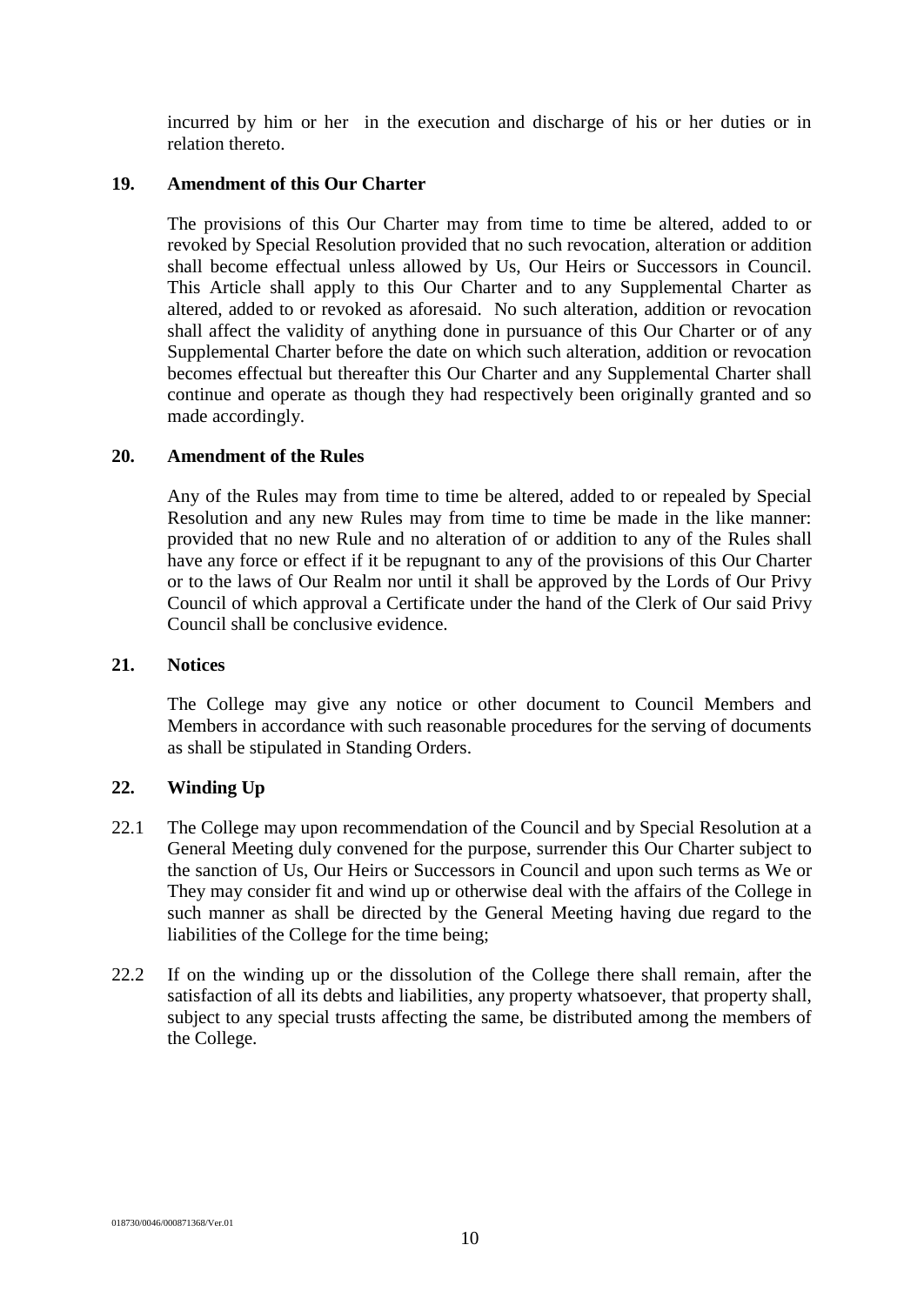#### **23. Construction**

Our Royal Will and Pleasure is that this Our Charter shall ever be construed benevolently and in every case most favourable to the College and the promotion of its Objects.

#### **24. Effective Date**

This Our Charter shall take effect on the 1<sup>st</sup> day of April in the year Two Thousand and Eleven.

IN WITNESS whereof We have caused these Our Letters to be made Patent.

WITNESS Ourself at Westminster the day of in

the year of Our Reign.

# BY WARRANT UNDER THE QUEEN'S SIGN MANUAL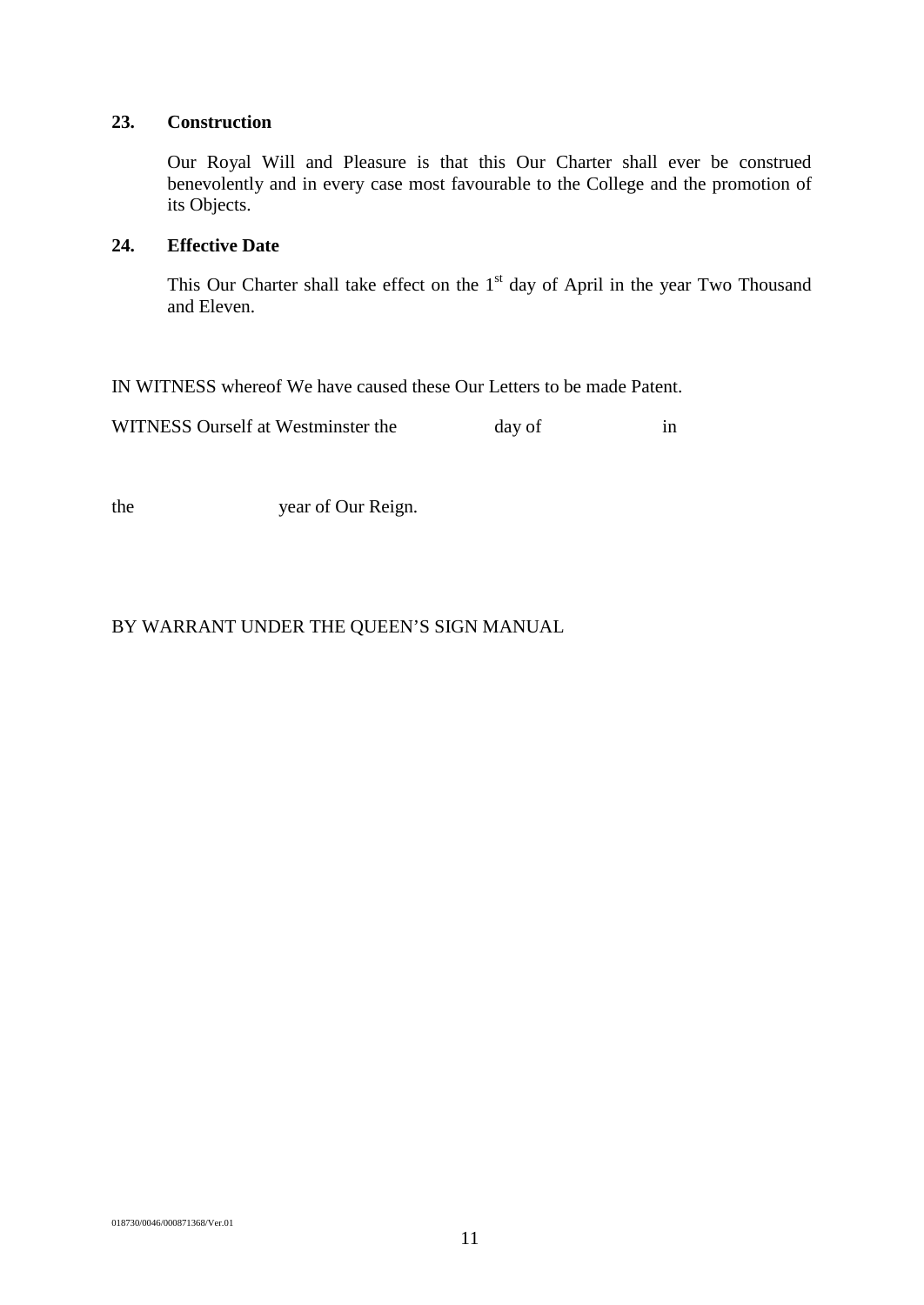## **Schedule 1**

## **Rules**

- 1. The office of a Council Member shall be vacated if:
- 1.1 he or she ceases to be a Member;
- 1.2 he or she becomes bankrupt or makes any arrangement or composition with his or her creditors generally;
- 1.3 the Council Members reasonably believe he or she is suffering from mental disorder and is incapable of acting and the Council then resolves that he or she be removed from office;
- 1.4 he or she resigns from the Council by notice to the College;
- 1.5 he or she fails to attend four consecutive meetings of the Council in any period in which six consecutive meetings are held provided that where such Council Member's failure to attend meetings is due to illness the Council may in its discretion allow that Council Member to continue in office;
- 1.6 he or she is removed by resolution of the College in General Meeting before the expiry of his or her term of office subject to the following procedures:
	- 1.6.1 At least 28 days' notice of intention to propose it shall have been given to all Members and the Council Member, whom it is proposed to remove;
	- 1.6.2 The Council Member concerned shall be entitled to be heard on the resolution at the meeting;
	- 1.6.3 Where notice is given of an intended resolution to remove a Council Member and such Council Member makes any representations in writing and requests their notification to the Members, the Council shall so far as is practical send a copy of the representation to every Member to whom notice of the meeting is sent;
- 1.7 he or she ceases to be a Council Member in accordance with Regulations; and
- 1.8 he or she ceases to be a Council Member by virtue of any provision of the Company Directors' Disqualification Act 1986 (or any replacement thereof) or he or she becomes prohibited by law from being a Council Member.

## **Delegation**

2.1 The Council may delegate any of its powers to any committee appointed by it or any individual including, without prejudice to the foregoing, powers in relation to investment or the implementation of any of its resolutions to any group provided that in the case of delegation to a committee: